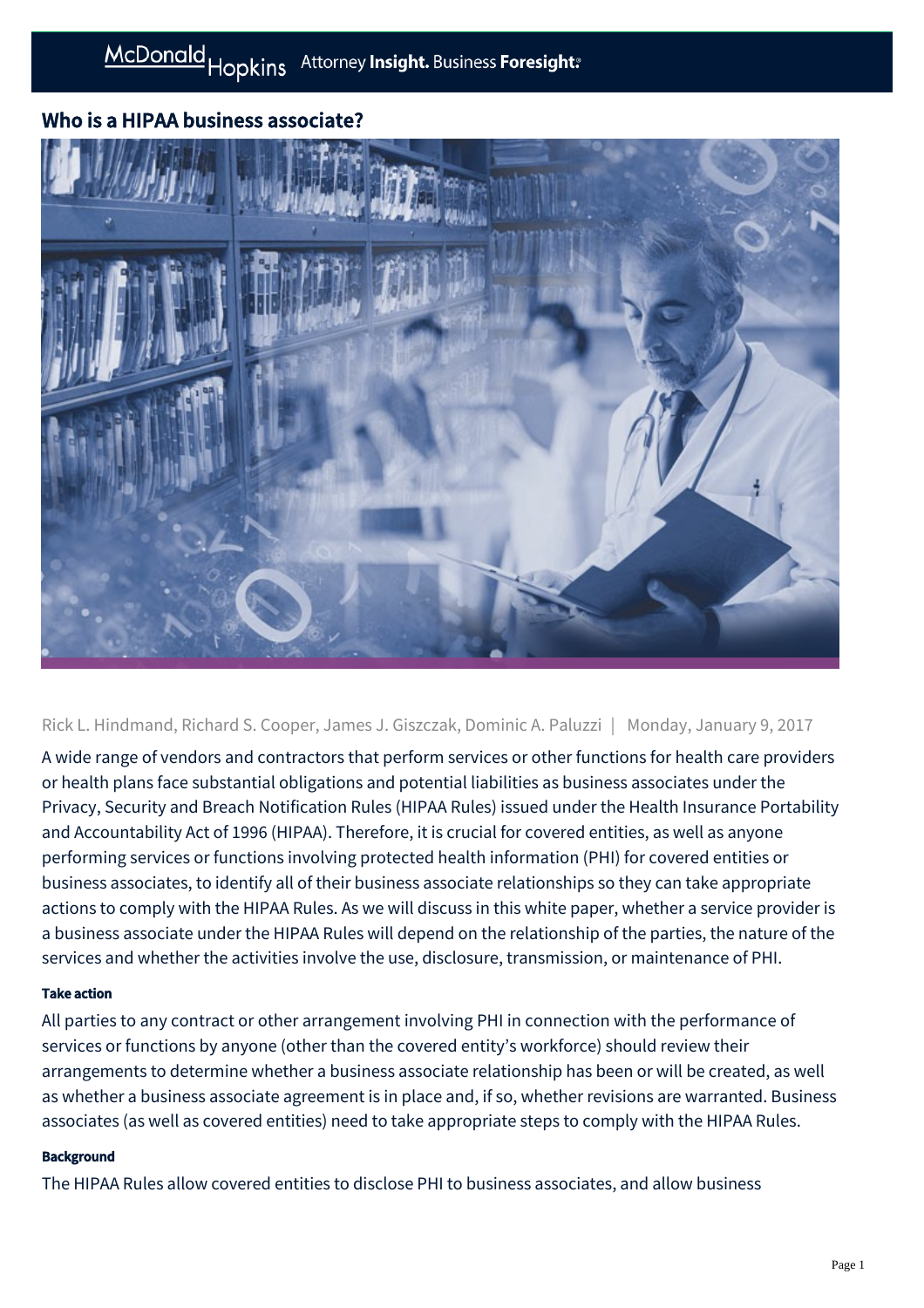associates to create and receive PHI on behalf of the covered entity, subject to the terms of a business associate agreement between the parties. PHI is defined broadly to encompass individually identifiable health information relating to the health of an individual or to the provision of, or payment for, health care services. For purposes of the HIPAA Rules, a covered entity is a health care provider (such as a hospital, physician practice, laboratory or pharmacy) that transmits health information electronically in connection with billing or other transactions covered by the HIPAA administrative simplification rules, a health plan or a health care clearinghouse (such as certain medical billing companies that process and submit claims to health plans).

In general, an individual (other than a member of the covered entity's workforce) or organization that performs or furnishes any function, activity or service for or on behalf of a covered entity involving the use or disclosure of PHI is a business associate. The HIPAA Rules define a covered entity's workforce as employees, volunteers, trainees, and others acting under the covered entity's direct control, regardless of whether they are paid.

Historically, business associates were contractually required to maintain the privacy, and protect the security, of PHI as provided in their business associate agreements – that is, if they entered into a business associate agreement. But until recently, business associates were not subject to sanctions under the HIPAA Rules for noncompliance with their business associate agreements or HIPAA Rules.

## The HITECH Act and Omnibus Rule

On Feb. 17, 2009, President Barack Obama signed into law the American Recovery and Reinvestment Act of 2009, which included the Health Information Technology for Economic and Clinical Health Act (HITECH). This expanded the HIPAA obligations and exposure of business associates by applying various HIPAA Rules directly to business associates, requiring business associates to comply with breach notification requirements and subjecting them to civil and criminal penalties for HIPAA violations. Nearly four years later, the U.S. Department of Health and Human Services Office for Civil Rights (OCR) issued the Omnibus Rule, which amended the HIPAA Rules and took effect in 2013.

In addition to implementing various provisions of the HITECH Act by applying the HIPAA Rule obligations directly to business associates, the Omnibus Rule extended the business associate definition to new categories of business associates, including cloud vendors and other companies that store or transmit PHI, as well as subcontractors of business associates. The Omnibus Rule also required the amendment of business associate agreements to incorporate the new standards and expanded the potential liability of covered entities to include exposure for the acts and omissions of a business associate if the business associate is deemed to be an agent of the covered entity and the acts or omissions are within the scope of the agency.

### Expanded business associate definition

The HIPAA Rules, as amended by the Omnibus Rule, define business associate as any individual (other than a member of the covered entity's workforce) or organization that either:

- Creates, receives, maintains, or transmits PHI on behalf of a covered entity or an organized health care arrangement for a function or activity regulated under the HIPAA administrative simplification rules, such as claims processing or administration, data analysis, processing or administration, utilization review, quality assurance, patient safety activities, billing, benefit management, practice management, or repricing.
- Provides legal, actuarial, accounting, consulting, data aggregation, management, administrative, accreditation, or financial services to or for a covered entity, if the service involves the disclosure of PHI.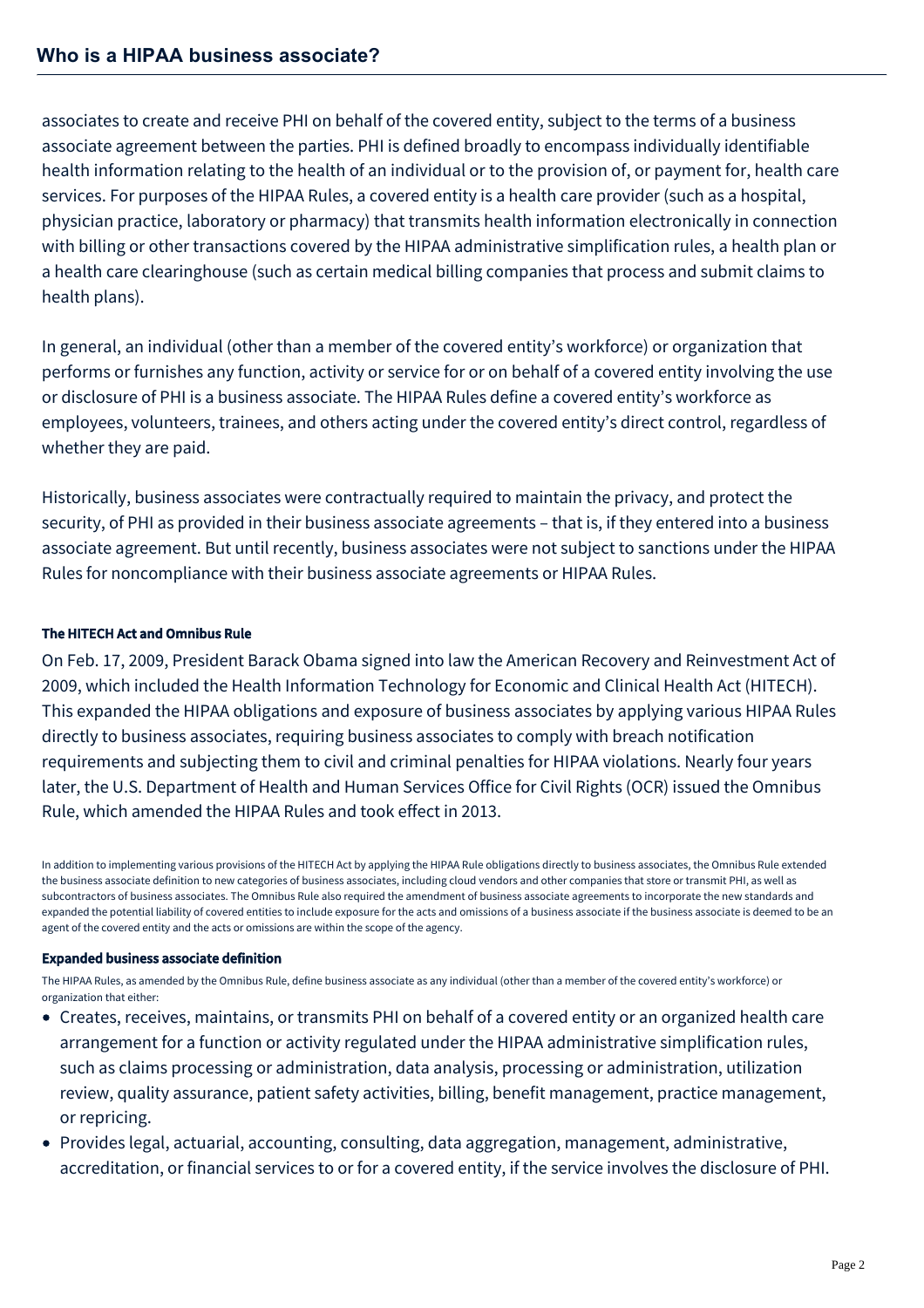The Omnibus Rule added the following new categories of business associates:

- Those who store or otherwise maintain PHI.
- Health Information Organizations (HIOs), e-prescribing gateways and others who provide data transmission services to a covered entity and require routine access to PHI.
- Anyone who offers a personal health record to individuals on behalf of a covered entity.
- Subcontractors of business associates, if (i) the business associate delegates to the subcontractor a function, activity or service that the business associate has agreed to perform for the covered entity, or for another business associate, and (ii) any of the delegated functions, activities or services involve the creation, receipt, maintenance, or transmission of PHI.

Though covered entities and business associates are required to enter into business associate agreements, anyone who performs services or functions that fit within the definition of business associate will be subject to the business associate obligations under the HIPAA Rules, even if no business associate agreement is signed. Therefore, business associates (as well as covered entities) have a proactive obligation to identify their business associate relationships and satisfy the HIPAA Rules in connection with those relationships.

#### Subcontractor business associates

The expansion of business associate obligations to subcontractors was done to avoid a lapse of privacy and security protections when business associates share PHI with their subcontractors. Anyone, other than a member of a covered entity's or business associate's workforce, who assists a business associate in performing a function, activity or service involving PHI for a covered entity may potentially be subject to the HIPAA Rules as a subcontractor business associate.

A subcontractor may be deemed a business associate if at least part of a delegated task is within the business associate's responsibilities to the covered entity, although not all those who access PHI in providing services for a business associate will become business associates. For example, a business associate's disclosure of PHI for its (and not the covered entity's) management and administration would not create a subcontractor business associate relationship. However, the HIPAA Rules would still require reasonable assurances that the PHI will be held confidentially and will not be disclosed except as required by law or for the purposes of the disclosure, and agreement to notify the business associate if the recipient of the PHI becomes aware that confidentiality of the PHI has been breached. Moreover, a business associate will be allowed to use or disclose PHI for its management and administration only if the business associate agreement allows such use or disclosure.

HIPAA obligations and potential liability can extend to subcontractors who have no direct connection or relationship with any covered entity, no matter how far the PHI flows down the chain from business associate to subcontractors or how little the subcontractor knows about the relationship with the covered entity.

To understand how this works, consider the following scenario:

Business associate A engages subcontractor B to perform part of business associate A's responsibilities involving the covered entity's PHI. Subcontractor B in turn delegates some of its responsibilities involving the PHI to subcontractor C, and subcontractor C delegates part of its responsibilities to subcontractor D. In this case, subcontractors B, C and D (as well as business associate A) would all be considered business associates of the covered entity and the HIPAA business associate obligations would extend down the chain from business associate A to subcontractors B, C and D.



In these circumstances, business associate agreements would be required between:

- 1. The covered entity and business associate A
- 2. Business associate A and subcontractor B
- 3. Subcontractor B and subcontractor C
- 4. Subcontractor C and subcontractor D

The extension of business associate status to subcontractors can ensnare unsuspecting individuals and organizations because prior to the Omnibus Rule subcontractors were untouched by the HIPAA Rules.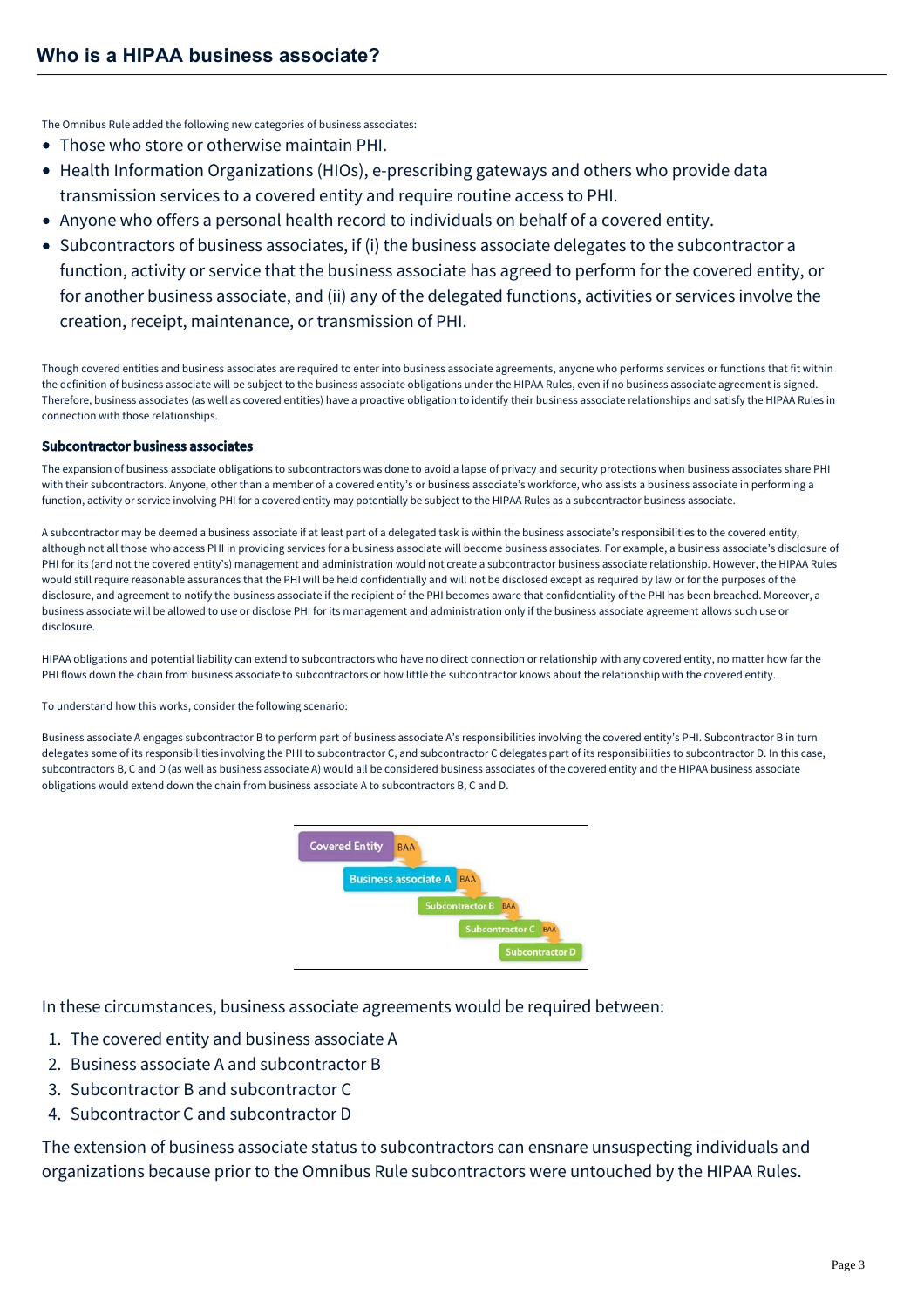Many could still be unaware that they are performing functions for covered entities or dealing with PHI.

## Data transmission and storage

The Omnibus Rule added maintenance of PHI to the functions that trigger business associate status. For example, a data storage company that has access to PHI in either hard copy or digital form is a business associate even if the storage company never views the PHI or does so only on a random or infrequent basis. Before the Omnibus Rule, OCR had indicated that a document storage company would not be considered a business associate if the PHI was maintained in closed and sealed containers and the document storage company did not access the PHI ( other than incidental access, such as when a box becomes damaged and needs to be repackaged). Now, a medical practice that stores old medical records in an off-site location needs a business associate agreement with the storage company.

With regard to data transmission services that trigger business associate status, the Omnibus Rule specifies two types of service providers: HIOs (i.e., organizations such as health information exchanges that oversee and govern the exchange of health-related information among organizations) and e-prescribing gateways. The definition also includes others who provide data transmission services to covered entities relating to PHI and require access to PHI on a routine basis.

OCR draws a distinction between data transmission services that require access to PHI on a routine basis and are therefore deemed to be business associates, and conduits, which are not business associates. This is a fact specific determination based on the nature of the services provided and the extent to which the service provider needs access to PHI to perform its data transmission services for the covered entity. OCR interprets the conduit exception narrowly and limits it to mere courier services, such as the U.S. Postal Service, UPS and their electronic equivalents, such as ISPs that provide mere data transmission services.

In light of the catch-all data transmission provision, the addition of maintenance of PHI as a business associate function, the Omnibus Rule preamble commentary and OCR's recent guidance on cloud computing (see below), the business associate definition now casts a wide net that can include service providers, such as cloud vendors, internet service providers (ISPs), application service providers (ASPs) and document storage companies that previously may not have been regarded as business associates.

## Cloud service providers

In its October 2016 guidance on cloud computing, OCR confirmed that a cloud services provider that creates, receives, maintains or transmits electronic PHI (ePHI) on behalf of a covered entity is a HIPAA business associate even if all ePHI is encrypted and the cloud service provider does not have the encryption key. A cloud service provider that subcontracts to perform similar functions on behalf of the business associate involving ePHI is also a business associate.

OCR has specifically reminded covered entities and business associates that using a cloud service provider to maintain ePHI without entering into a business associate agreement violates the HIPAA Rules. In addition, risk analysis and risk management need to account for ePHI stored in the cloud, whether on servers within the U.S. or overseas.

OCR recognizes that in some cases a cloud service provider may not know that a covered entity or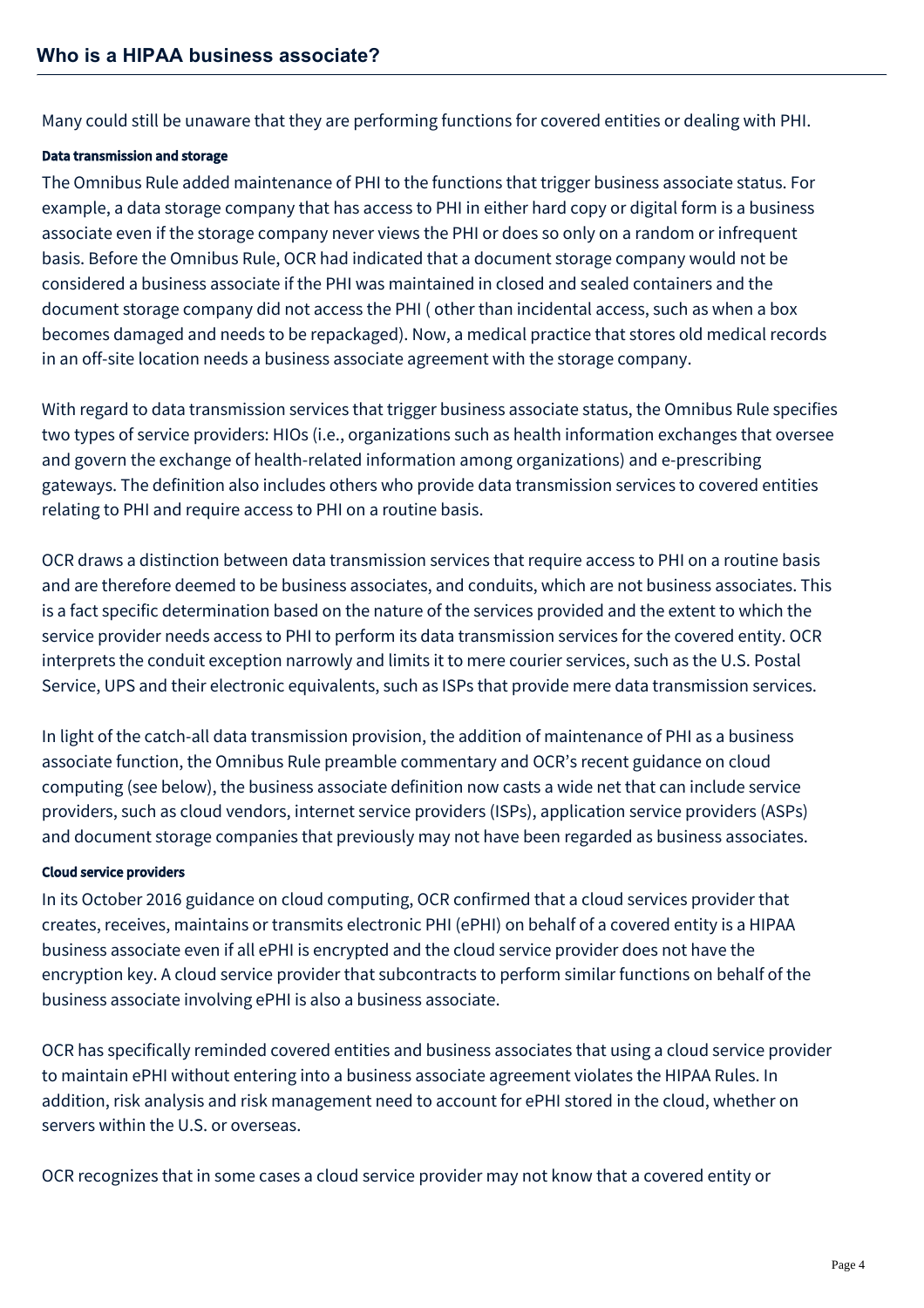upstream business associate is using the cloud service in connection with ePHI, and therefore may not be in a position to satisfy its business associate obligations under the HIPAA rules. The guidance clarifies that upon becoming aware that it is maintaining ePHI, a cloud service provider must comply with the HIPAA Rules or securely return the ePHI to the customer (or destroy it, if agreed). OCR notes that the 30 day period to correct noncompliance (in order to qualify for an affirmative defense under the HIPAA Rules) begins when the cloud service provider knows or should have known that a covered entity or business associate is maintaining ePHI in its cloud. OCR recommends that cloud service providers document their compliance, or their return or destruction of ePHI.

# Business associates in the crosshairs

OCR's \$650,000 settlement in June 2016 with a business associate, Catholic Health Care Services of the Archdiocese of Philadelphia (CHCS), demonstrated that it is serious about taking strong enforcement action and imposing severe penalties against business associates for failure to implement safeguards as required under the HIPAA Rules.

The CHCS settlement continued OCR's expansion of its enforcement focus on business associates, following a string of OCR settlements that held covered entities responsible for failing to enter into business associate agreements with their business associates or for failing to update a pre-Omnibus Rule business associate agreement.

It is also important to keep in mind that business associates are potentially subject to OCR's HIPAA audits. Moreover, state attorneys general and the Federal Trade Commission have also taken enforcement action against business associates.

## Conclusion

A threshold issue in HIPAA compliance for any organization is identifying all of its business associate relationships, whether as a covered entity, upstream business associate or downstream business associate. In some cases this relationship may be apparent, and in other instances it may require some analysis. With expanded business associate obligations, scrutiny and related exposure, it is more important than ever to recognize all business associate relationships and ensure that appropriate safeguards are implemented.



**[Rick L. Hindmand](https://mcdonaldhopkins.com/Team/Attorney/r/Rick-Hindmand)**



**[Richard S. Cooper](https://mcdonaldhopkins.com/Team/Attorney/r/Richard-Cooper)**



**[James J. Giszczak](https://mcdonaldhopkins.com/Team/Attorney/j/James-Giszczak)**